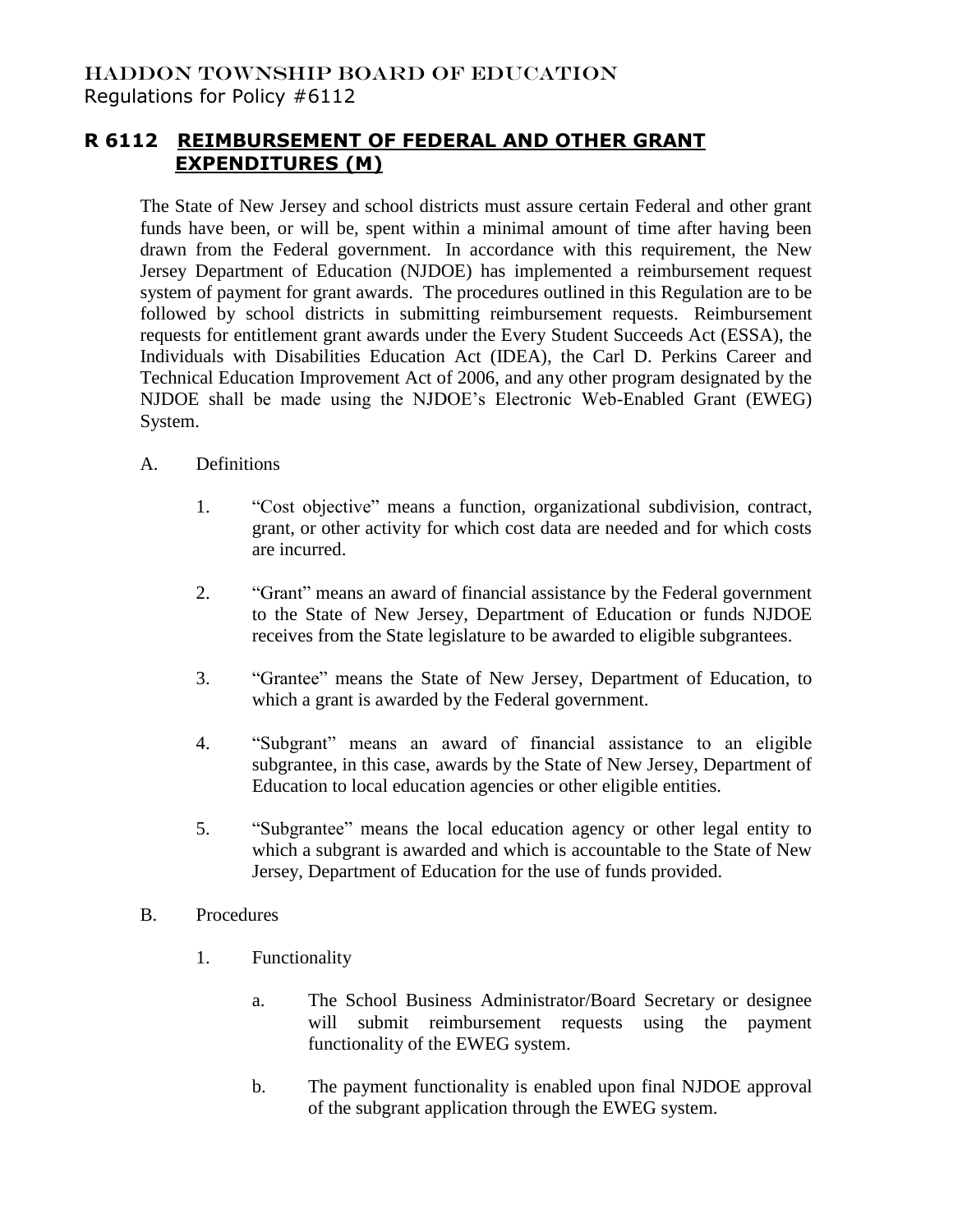- 2. Submission of Reimbursement Requests
	- a. The School Business Administrator/Board Secretary or designee will make reimbursement requests for individual titles and awards. Therefore, reimbursement requests for ESSA will be made for each individual title. Reimbursement requests for IDEA must be made separately for Basic and Preschool as well as for the Perkins Secondary and Perkins Post-Secondary grant funds. Only one reimbursement request per month may be submitted for an individual title, award, or subgrant.
	- b. Reimbursement requests may only be for expenditures that have already occurred or will occur within three business days of receipt of funds. The following examples are based upon the schedule in Section C. below.
		- (1) The school district has ordered and received supplies and has paid the vendor. The school district may request reimbursement.
		- (2) The school district has ordered and received equipment but has not yet paid the vendor. The school district expects payment to be made on the seventh of the following month, following the monthly Board meeting. The school district may request reimbursement since the school district will make payment within three business days of receipt of funds.
		- (3) The school district makes salary payments on the first and fifteenth day of each month. In a given month, the school district may request reimbursement for payroll expenditures actually made during the month and for the payroll scheduled for the first day of the following month because the school district will make payroll expenditure within three business days of receiving the funds. The school district may not request reimbursement in anticipation of subsequent pay dates, that is, those occurring more than three business days after receiving funds.
		- (4) The school district is responsible for payment of health benefits to its provider on a quarterly basis. The subgrantee may request reimbursement prospectively if payment to the provider will be made within three business days of receipt of funds. If payment to the provider is made at the end of the month; however, the school district must request reimbursement during the month following payment.
		- (5) The school district is responsible for reimbursing the State of New Jersey for pension and social security payments made on behalf of employees paid with Federal funds. For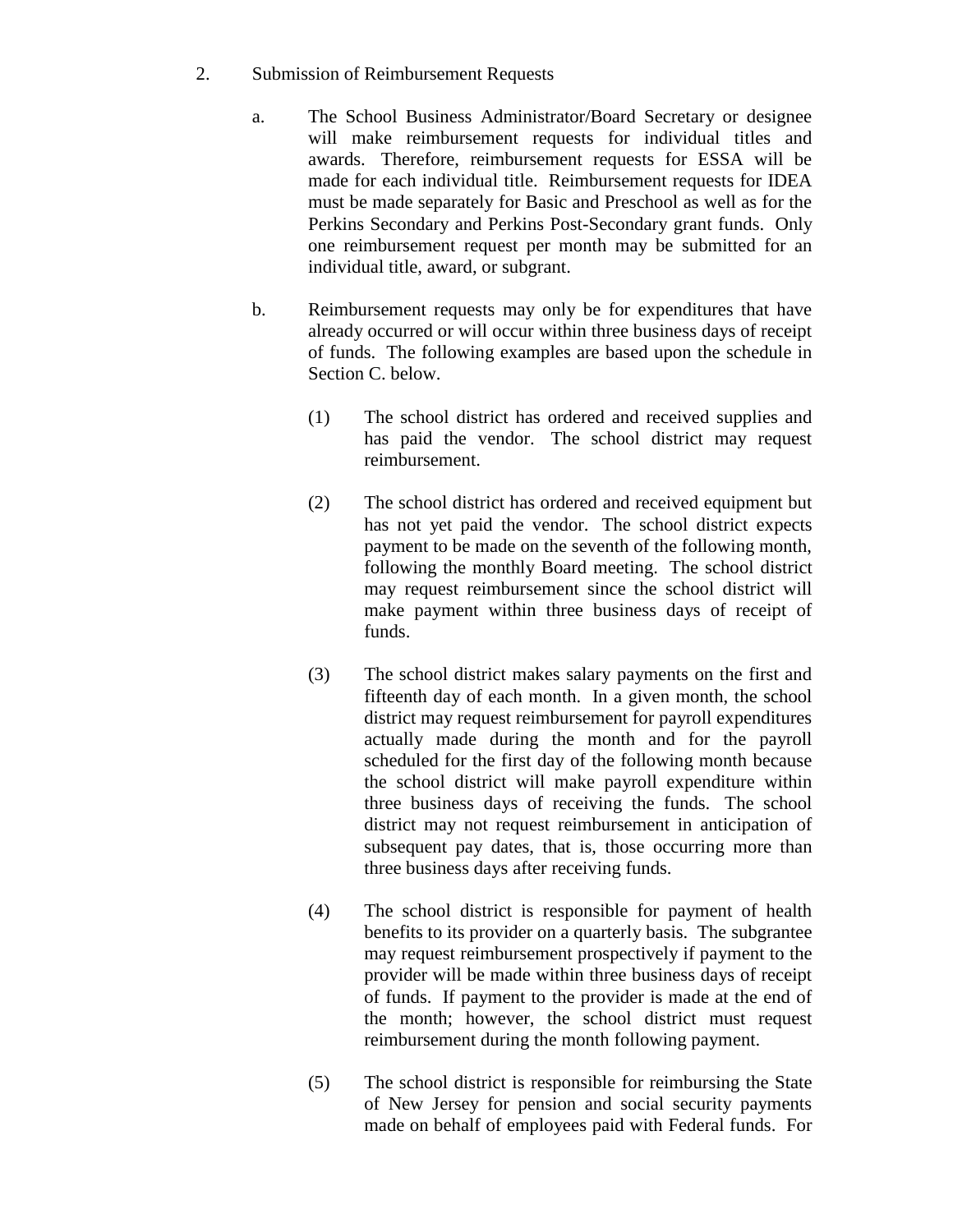members of the Teachers' Pension and Annuity Fund (TPAF), school districts shall reimburse the State no later than November. The request for reimbursement for pension and social security contributions for members of TPAF should be made at the time the school district will make payment to the State. For members of the Public Employees Retirement System or other State pension systems, the school district should request reimbursement at the time payments are due to the State for pension contributions and to the Internal Revenue Service for Social Security contributions. The school district should not include fringe benefit calculations in their regular salary reimbursement requests.

- c. The submission of a reimbursement request constitutes a certification by the School Business Administrator/Board Secretary that the school district has previously made the appropriate expenditures and/or will make the expenditures within three business days of receipt of funds. The submission of a reimbursement request also constitutes a certification that the expenditures are allowable and appropriate to the cost objective(s) of the subgrant.
- d. Reimbursement requests must be in accordance with approved grant applications.
	- (1) The Superintendent or designee is responsible for submitting an amendment application to the NJDOE for approval if a new budget category for which no funds were previously budgeted or approved has been created.
	- (2) The Superintendent or designee is responsible for submitting an amendment application to the NJDOE for approval if cumulative transfers among expenditure categories exceed ten percent of the total award. The Superintendent or designee is responsible for monitoring the cumulative ten percent level of fiscal change.

## C. Processing Timelines

- 1. Reimbursement requests may be submitted at any time after the subgrant has received final NJDOE approval. No more than one reimbursement request may be submitted per month for any one subgrant.
- 2. Reimbursement requests submitted at least ten business days before the end of the month but no later than the fifteenth day of the month will be reviewed and, if approved, processed for payment the first business day of the following month. School districts will normally receive payment by the fifth business day of the month and will be able to track the grant's